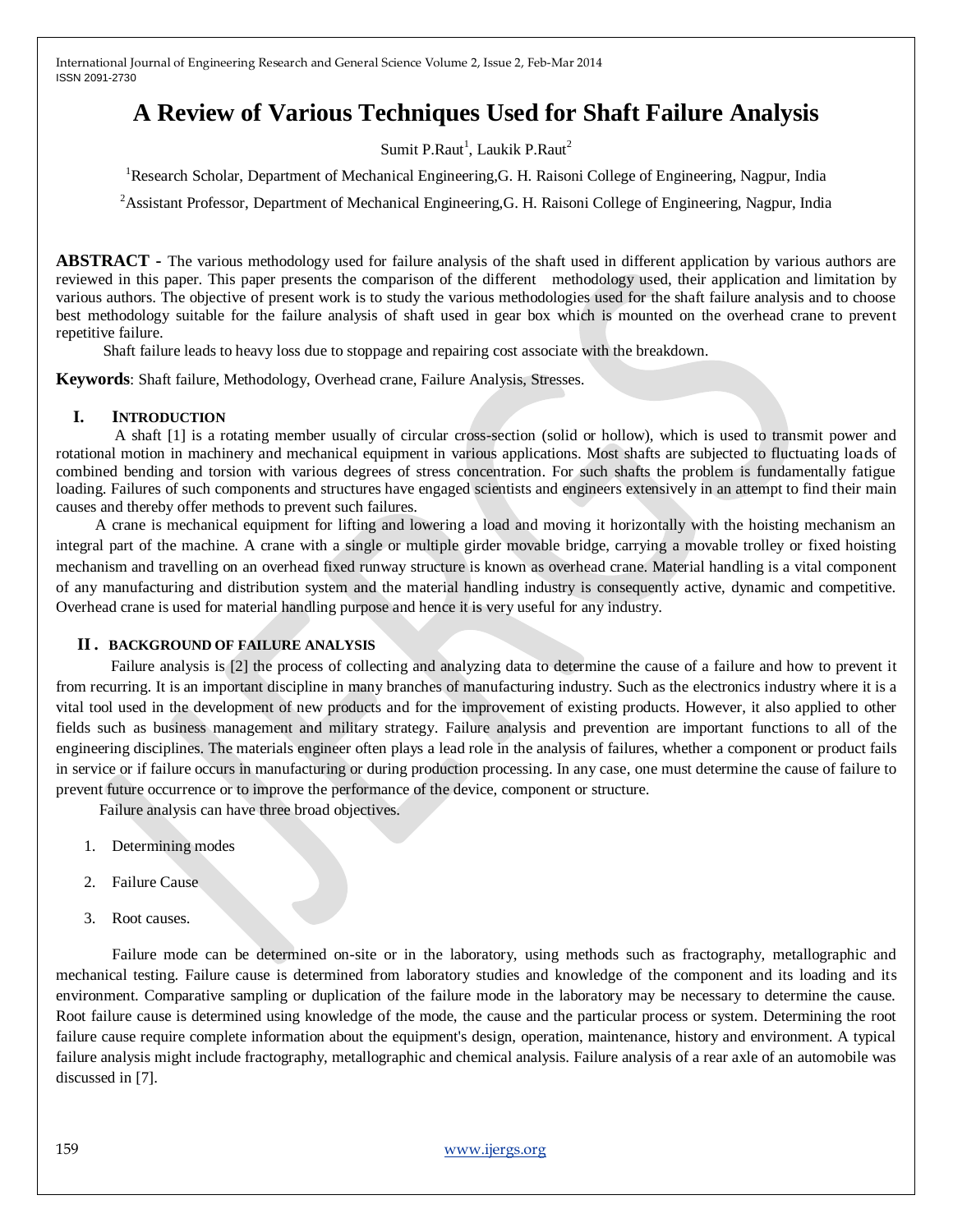The failed component is examined and its condition documented. If appropriate, scale or deposits are collected and any fracture surface features are documented. A scanning electron microscope (SEM) is often used to evaluate fracture surfaces for material defects, determine fracture modes and measure fracture features and particles precisely. Metallographic is particularly powerful when combined with typical non-destructive examination (NDE) methods such as ultrasonic testing, eddy current, magnetic particle testing or liquid penetrate testing. Failure of a component indicates it has become completely or partially unusable or has deteriorated to the point that it is undependable or unsafe for normal sustained service. There are some of typical root cause failure mechanisms such as fatigue failures that cause by repeating cycle, corrosion failures, stress corrosion cracking, ductile and brittle fractures, hydrogen embrittlement, liquid metal embrittlement, creep and stress rupture. It is possible for fracture to be a result of multiple failure mechanisms or root causes. A failure analysis can provide the information to identify the appropriate root cause of the failure. The common causes of failure are like misuse or abuse, assembly errors by manufacturer, improper maintenance, design errors, improper material and heat treatment process for the material and manufacturing defect like unforeseen operating condition and inadequate environmental protection or control [10].



Fig.1 .failure of shaft

# **III. Causes and Analysis of Shaft failure**

1. Causes of failure

Austin H. Bonnett, [3] discuss the causes of shaft failures. This paper focus on failures associated with fatigue.

| Table No.1 Causes of shaft failure              |                |
|-------------------------------------------------|----------------|
| <b>CAUSE OF SHAFT FAILURES</b>                  | <b>PERCENT</b> |
| Corrosion                                       | 29%            |
| Fatigue                                         | 25%            |
| Brittle Fracture                                | 16%            |
| Overload                                        | 11%            |
| High-Temperature Corrosion                      | 7%             |
| Stress Corrosion Fatigue/Hydrogen Embrittlement | 6%             |
| Creep                                           | 3%             |
| Wear, Abrasion, and Erosion                     | 3%             |

XU Yanhui[4] says that shaft damaged can be induced by sub synchronous resonance(SSR).

J.feller[5]fatigue loading on wind turbine drive trains due to the fluctuating nature of wind is major cause of premature failure of gearboxes. The shaft fail due to fatigue, which arises due to following reasons [4]

- a. Presence of cyclic over-loads
- b. Stress concentration. They may be due to production or operation causes e.g. under cuts, machining, traces, knotches etc.
- c. Wrong adjustment of bearing, insufficient clearances.

 In corrosion failures, the stress is the environment and there action it has on the shaft material. At the core of this problem is an electrochemical reaction that weakens the shaft.

 Eccentric Shaft is widely appreciated for its features like corrosion resistant, long service, effective performance and reliability[5].

 Corrosion is a process that occurs when oxygen, water, acids and salts mix together. The temperature must be above 0˚C, when the relative humidity is below 40% almost no corrosion from 40-60% (relative humidity) significant corrosion is to be expected [27].

 The redox (reduction-oxidation-reaction) is a chemical reaction. Thus happens when one electron is transferred to the other. In such an electron transfer reaction the electron cuts (oxidation) through a material on an electron uptake (reduction).

 Many structural [alloys](http://en.wikipedia.org/wiki/Alloy) corrode merely from exposure to moisture in air [3] but the process can be strongly affected by exposure to certain substances. Corrosion can be concentrated locally to form a [pit](http://en.wikipedia.org/wiki/Corrosion#Pitting_corrosion) or crack or it can extend across a wide area more or less uniformly corroding the surface. Because corrosion is a diffusion-controlled process it occurs on exposed surfaces. As a result,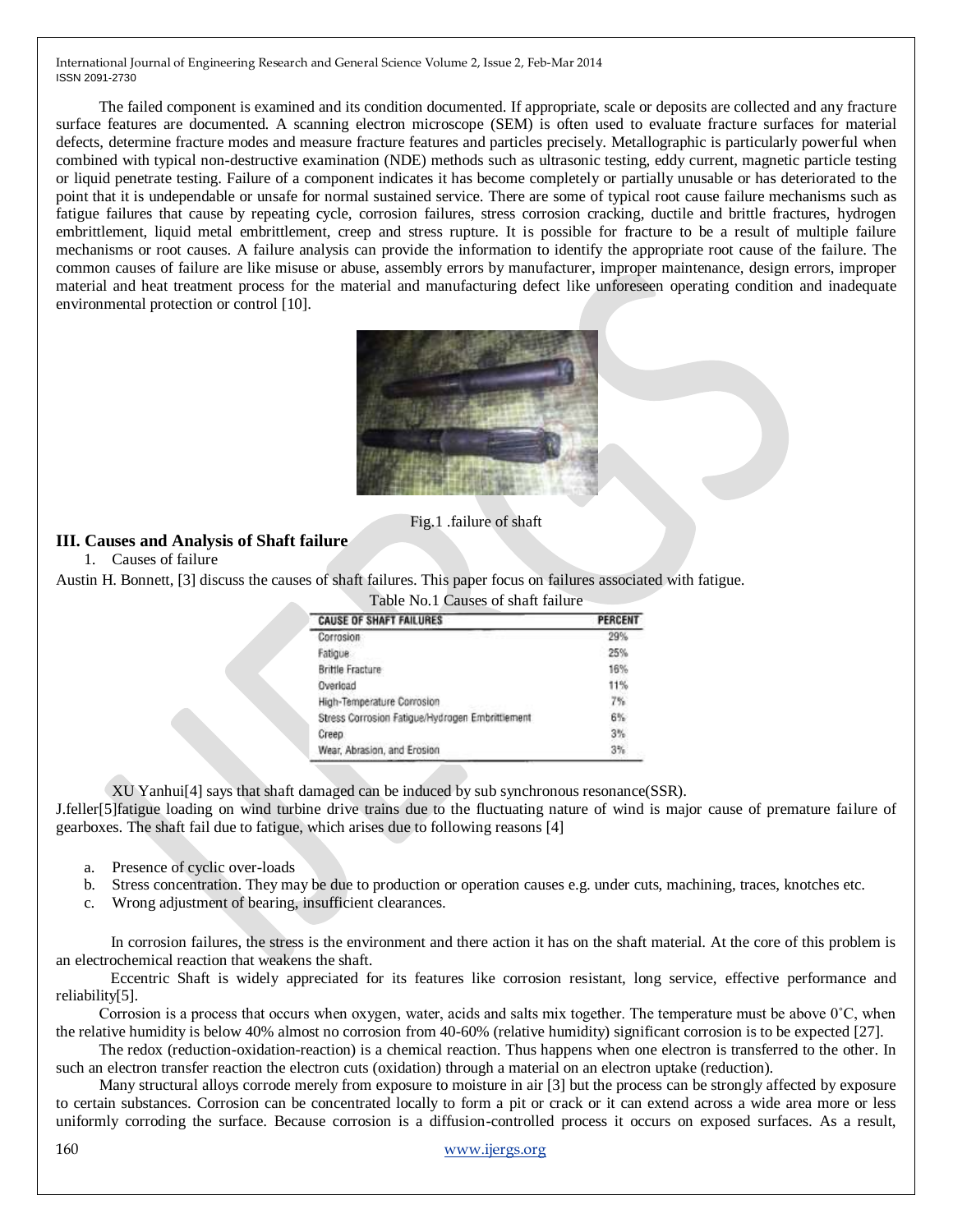methods to reduce the activity of the exposed surface such as [passivation](http://en.wikipedia.org/wiki/Passivation_%28chemistry%29) and [chromate conversion](http://en.wikipedia.org/wiki/Chromate_conversion_coating) can increase a material's corrosion resistance. However, some corrosion mechanisms are less visible and less predictable. Many times corrosion will act in conjunction with fatigue loading to cause a shaft failure [11].

 According to Osgood all machine and structural designs have problems in fatigue [8]. Failure of an elevator shaft due torsion-bending fatigue was given in [9]. Overload failures are caused by forces that exceed the yield strength or the tensile strength of a material. The appearance of an overload failure depends on whether the shaft material is brittle or ductile [11].

1. Miscellaneous non fracture-type shaft failure

 There is a broad category of shaft failures or motor failures that does not result in the shaft breaking. The following is a list of the more common causes (it is acknowledged that fatigue failures that are caught in the early stages would also fit in the non fracture category)[3].

- Bending or deflection causing interference with stationary parts
- Incorrect shaft size causing interference, run out or incorrect fit
- Residual stress causing a change in shaft geometry
- Material problems
- Excessive corrosion and wear.
	- 2. The tools of shaft failure analysis

 The ability to properly characterize the microstructure and the surface topology of a failed shaft are critical steps in analyzing failures[3].

- 1) Visual inspection
- 2 ) Optical microscope
- 3) Scanning Electron Microscope
- 4) Transmission electron microscope
- 5) Metallurgical analysis



Fig.2. Failure caused by rotational bending [3]



Fig.3. Shaft fatigue [3]



Fig. 4. Failure due to reverse torsional loading [3]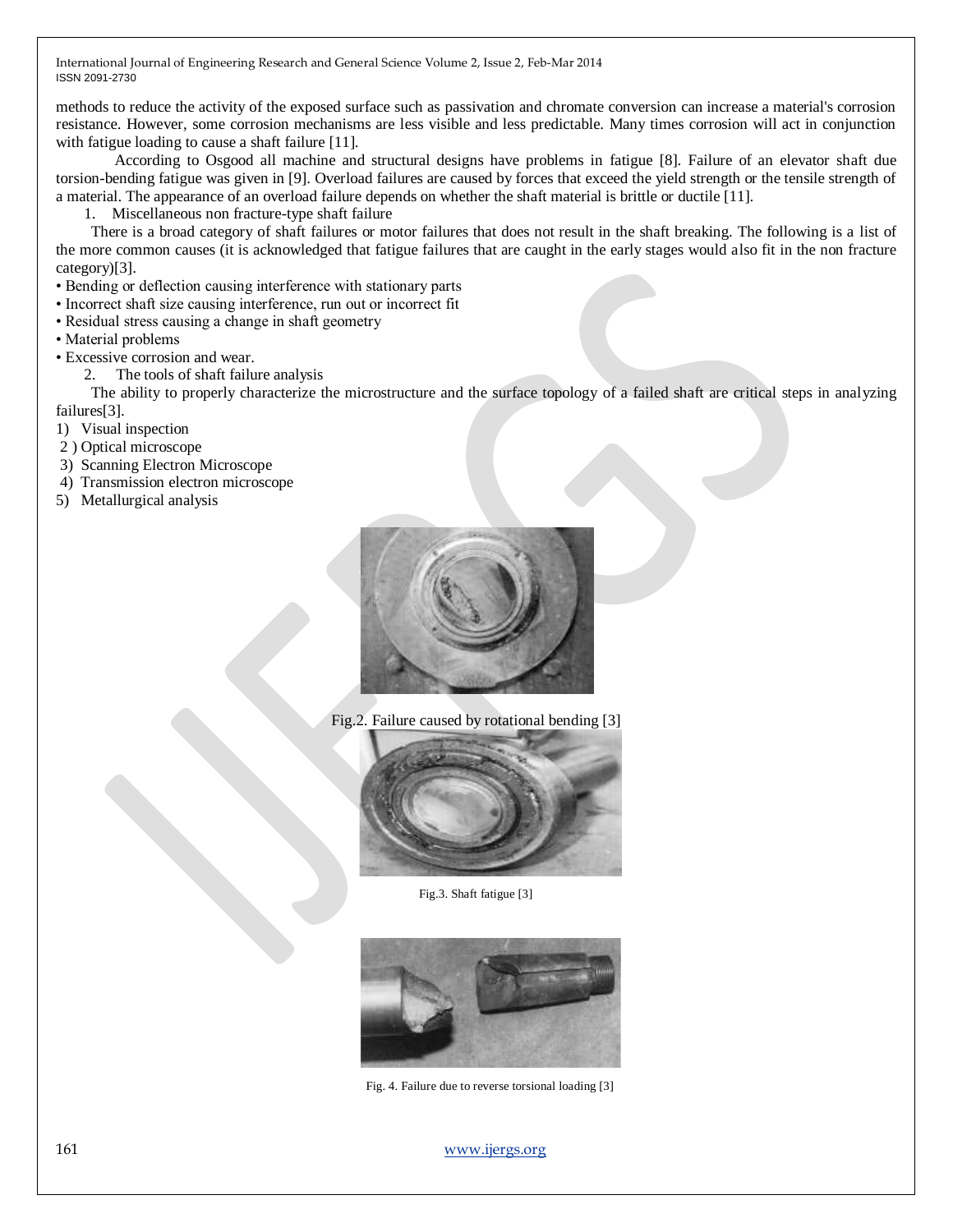# **IV. Fatigue failure**

 One of the more common causes of shaft failure is due to fatigue. Metal fatigue is caused by repeated cycling of the load [7]. It is a progressive localized damage due to fluctuating stresses and strains on the material. Metal fatigue cracks initiate and propagate in regions where the strain is most sever. The concept of fatigue is very simple when a motion is repeated the object that is doing the work becomes weak. Fatigue occurs when a material is subject to alternating stresses, over a long period of time. Examples of where Fatigue may occur are: springs, turbine blades, airplane wings, bridges and bones.

There are 3 steps that maybe view a failure of a material due to fatigue on a microscopic level:

1. Crack Initiation: The initial crack occurs in this stage. The crack may be caused by surface scratches caused by handling or tooling of the material, threads (as in a screw or bolt), slip bands or dislocations intersecting the surface as a result of previous cyclic loading or work hardening.

2. Crack Propagation: The crack continues to grow during this stage as a result of continuously applied stresses.

3. Failure: Failure occurs when the material that has not been affected by the crack cannot withstand the applied stress. This stage happens very quickly.

Location of the 3 steps in a fatigue fracture under axial stress.

 One can determine that a material failed by fatigue by examining the fracture sight. A fatigue fracture will have two distinct regions; One being smooth or burnished as a result of the rubbing of the bottom and top of the crack (steps 1 & 2). The second is granular, due to the rapid failure of the material.

The most effective method of improving fatigue performance is improvements in design [3].

- a. Eliminate or reduce stress raisers by stream lining the part
- b. Avoid sharp surface tears resulting from punching, stamping, shearing or other processes
- c. Prevent the development of surface discontinuities during processing. Reduce or eliminate tensile residual stresses caused by manufacturing.
- d. Improve the details of fabrication and fastening procedures

 Metal fatigue is a significant problem because it can occur due to repeated loads below the static yield strength. This can result in an unexpected and catastrophic failure in use because most engineering materials contain discontinuities. Most metal fatigue cracks initiate from discontinuities in highly stressed regions of the component. The failure may be due the discontinuity, design, improper maintenance or other causes. A failure analysis can determine the cause of the failure.

 Understanding fatigue [3] strength and endurance limits is important because most shaft failures are related to fatigue associated with cyclic loading. These limits are expressed by an S–N diagram, as shown in Fig. 5.

 For steel, these plots become horizontal after a certain number of cycles. In this case, a failure will not occur as long as the stress is below 27 klbf/in. No matter how many cycles are applied. However, at 10 cycles, the shaft will fail if the load is increased to 40 bf/in. The horizontal line in Fig. 8 is known as the fatigue or endurance limit. For the types of steels commonly used for motors, good design practice dictates staying well below the limit. Problems arise when the applied load exceeds its limits or there is damage to the shaft that causes a stress raiser.



# **V. Modes of fracture**

1. Monotonic Overload

- i. Brittle: Brittle fracture may occur at stresses for below the yield strength. In case of materials subjected to impact and shock loads and usually occur without warning. Brittle fractures are most likely to occur on large-sized components or structures as a result of shock loading.
- ii. Ductile: If a material is subjected to load above the yield point and the process of deformation continues, fracture eventually occur. Ductile fractures require a considerable amount of energy to plastically deform the material in necking region. Ductile fractures are very important in metal working operations, such as deep drawing, forging etc.

## 2. Subcritical Crack Growth

A. Failure under static load Parts under static loading may fail due to: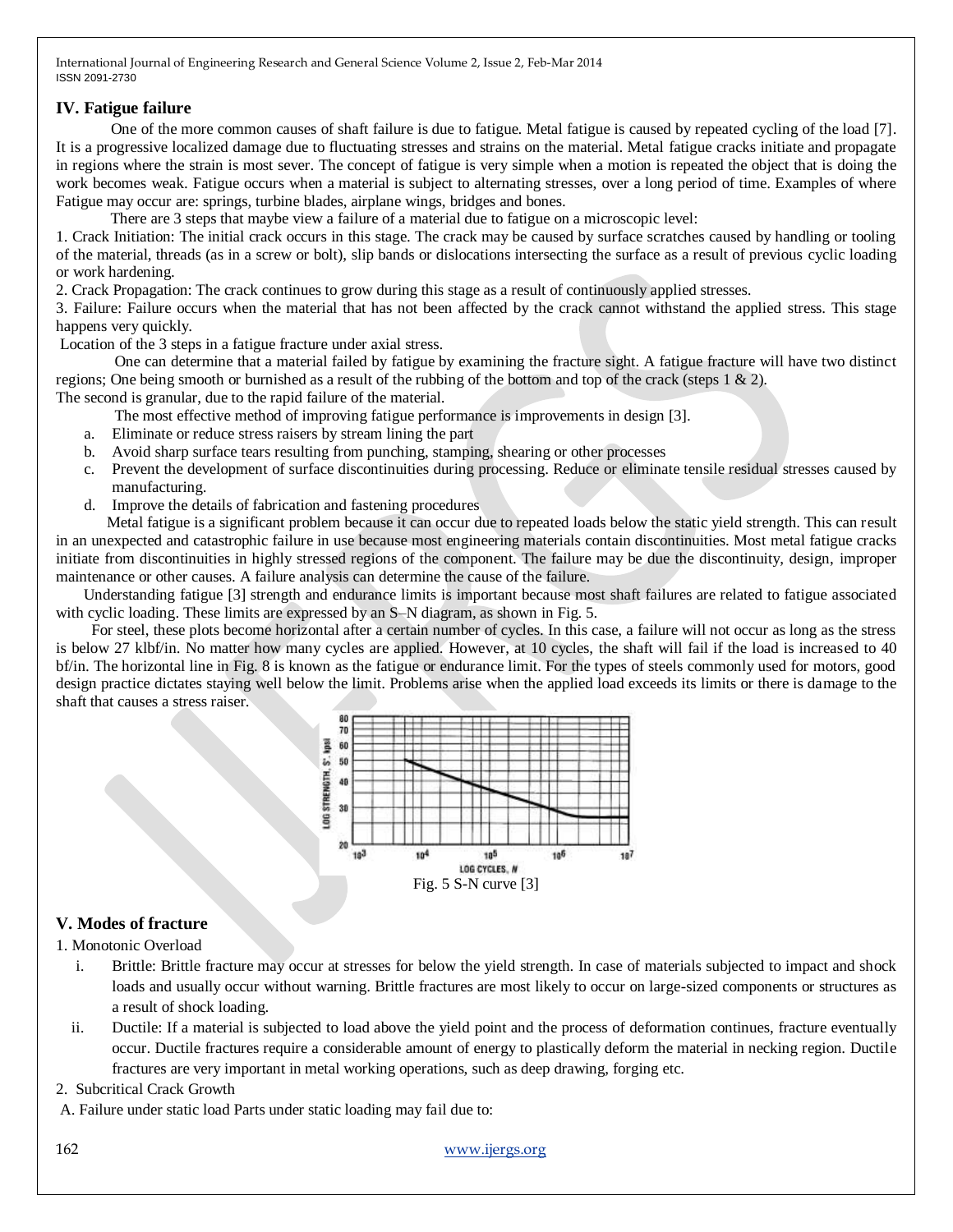- i. Ductile behaviour: Failure is due to bulk yielding causing permanent deformations that are objectionable. These failures may cause noise, loss of accuracy, excessive vibrations and eventual fracture. In machinery bulk yielding is the criteria for failure. Tiny areas of yielding are in ductile behaviour in static loading.
- ii. Brittle behaviour: Failure is due to fracture. This occurs when the materials (or conditions) do not allow much yielding such as ceramics, grey cast iron, or heavily cold-worked parts.

## B. Dynamic loading:

Under dynamic loading, materials fail by fatigue. Fatigue failure is a familiar phenomenon fatigue life is measured by subjecting the material to cyclic loading. The loading is usually uniaxial tension, but other cycles such as torsion or bending can be used as well.

Fatigue failures are caused by slow crack growth through the material. The failure process involves four stages

1. Crack initiation

- 2. Micro-crack growth (with crack length less than the materials grain size) (Stage I)
- 3. Macro crack growth (crack length between 0.1mm and 10mm) (Stage II)
- 4. Failure by fast fracture.

 Cracks initially propagate along the slip bands at around 45 degrees to the principal stress direction this is known as Stage I fatigue crack growth. When the cracks reach a length comparable to the materials grain size, they change direction and propagate perpendicular to the principal stress. This is known as Stage II fatigue crack growth.

# **VI. Theories of failure**

1. Maximum principal stress theory - Good for brittle materials

 According to this theory when maximum principal stress induced in a material under complex load condition exceeds maximum normal strength in a simple tension test the material fails. So the failure condition can be expressed as

$$
\sigma_1 \geq \sigma_{ult}
$$

2. Maximum shear stress theory - Good for ductile materials

 According to this theory when maximum shear strength in actual case exceeds maximum allowable shear stress in simple tension test the material case. Maximum shear stress in actual case in represented as

$$
\tau_{\text{max},act} = \frac{\sigma_1 - \sigma_3}{2}
$$

Maximum shear stress in simple tension case occurs at angle 45 with load, so maximum shear strength in a simple tension case can be represented as

$$
\tau_{45} = \tau_{max,act} = \frac{\sigma_y}{2}
$$

Comparing these 2 quantities one can write the failure condition as

$$
\frac{1}{2}(\sigma_1 - \sigma_3) \ge \frac{1}{2}\sigma_y
$$

3. Maximum normal strain theory - Not recommended

 This theory states that when maximum normal strain in actual case is more than maximum normal strain occurred in simple tension test case the material fails. Maximum normal strain in actual case is given by

$$
\text{strain}_{\text{max}\text{,act}} = \frac{\sigma_1}{E} - v \frac{\sigma_2}{E} - v \frac{\sigma_3}{E}
$$
\n
$$
\frac{\text{www.ijergs.org}}{E}
$$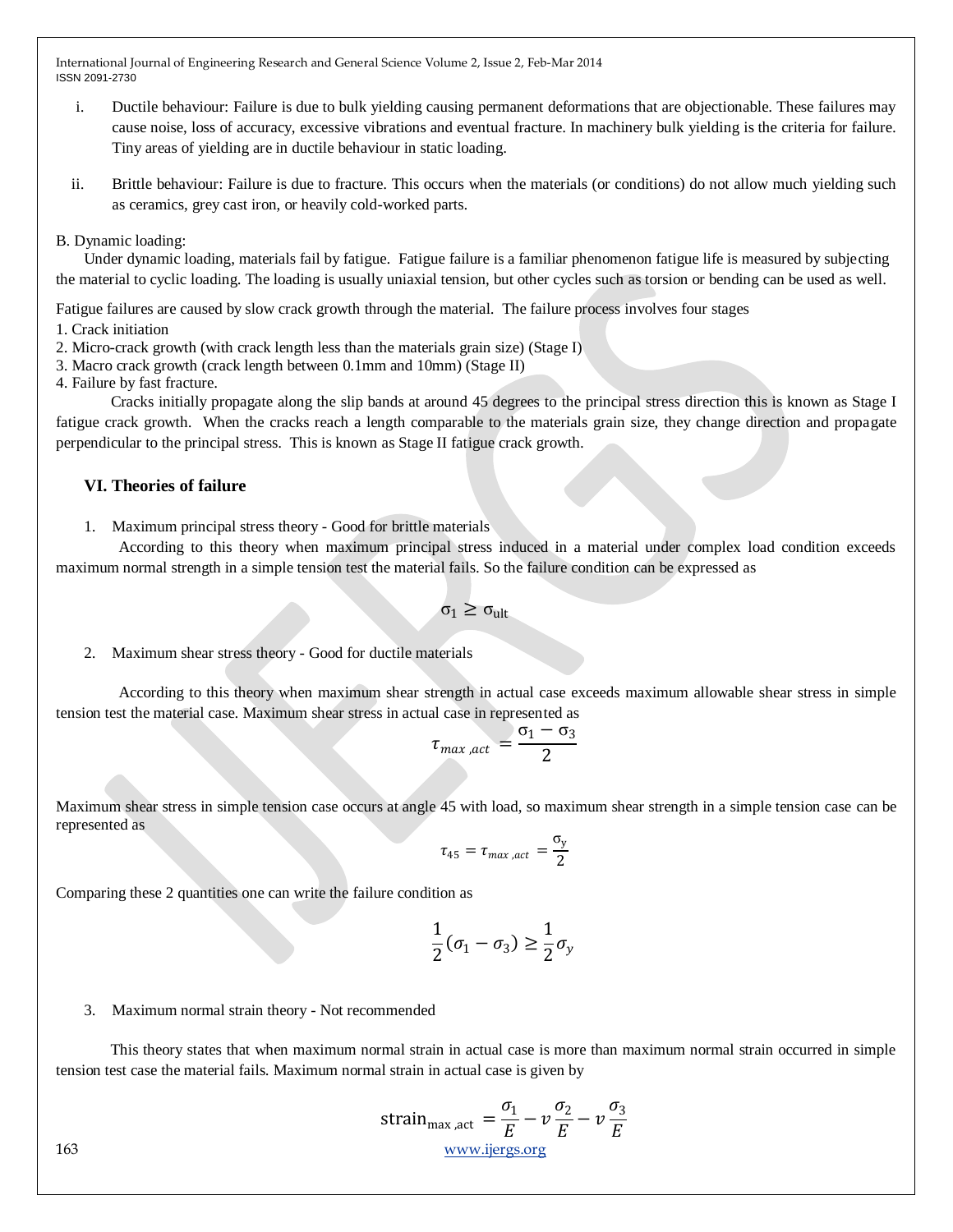Maximum strain in simple tension test case is given by

strain<sub>max</sub> = 
$$
\frac{\sigma_y}{E}
$$

So condition of failure according to this theory is

$$
\frac{\sigma_1}{E} - \nu \frac{\sigma_2}{E} - \nu \frac{\sigma_3}{E} \ge \frac{\sigma_y}{E}
$$

Where *E* is Youngs modulus of the material

4. Total strain energy theory - Good for ductile material

 According to this theory when total strain energy in actual case exceeds total strain energy in simple tension test at the time of failure the material fails. Total strain energy in actual case is given by

$$
T.S.E_{act} = \frac{1}{2E} [\sigma_1^2 + \sigma_2^2 + \sigma_3^2 - 2\nu(\sigma_1\sigma_2 + \sigma_2\sigma_3 + \sigma_3\sigma_1)]
$$

Total strain energy in simple tension test at time of failure is given by

$$
T.S.E_{simp} = \frac{\sigma_y^2}{2E}
$$

So failure condition can be simplified as

$$
\frac{1}{2E}[\sigma_1^2 + \sigma_2^2 + \sigma_3^2 - 2\nu(\sigma_1\sigma_2 + \sigma_2\sigma_3 + \sigma_3\sigma_1)]
$$

5. Shear strain energy theory - Highly recommended

 According to this theory when shear strain energy in actual case exceeds shear strain energy in simple tension test at the time of failure the material fails. Shear strain energy in actual case is given by

$$
S.S.E_{act} = \frac{1}{126} \left[ (\sigma_1 - \sigma_2)^2 + (\sigma_2 - \sigma_3)^2 + (\sigma_3 - \sigma_1)^2 \right]
$$

Shear strain energy in simple tension test at the time of failure is given by

$$
S. S. E_{simp} = \frac{\sigma_y^2}{6G}
$$

So the failure condition can be deduced as

$$
\frac{1}{12G}[(\sigma_1 - \sigma_2)^2 + (\sigma_2 - \sigma_3)^2 + (\sigma_3 - \sigma_1)^2] \ge \frac{\sigma_y^2}{6G}
$$

Where *G* is shear modulus of the material

## V**II. Tools used for shaft failure analysis**

Non destructive testing (NDT) is a wide group of analysis techniques used in science and industry to evaluate the properties of a material, component or system without causing damage. The terms Non destructive examination (NDE), Non destructive inspection (NDI) and Non destructive evaluation (NDE) are also commonly used to describe this technology.

a. Magnetic Particle inspection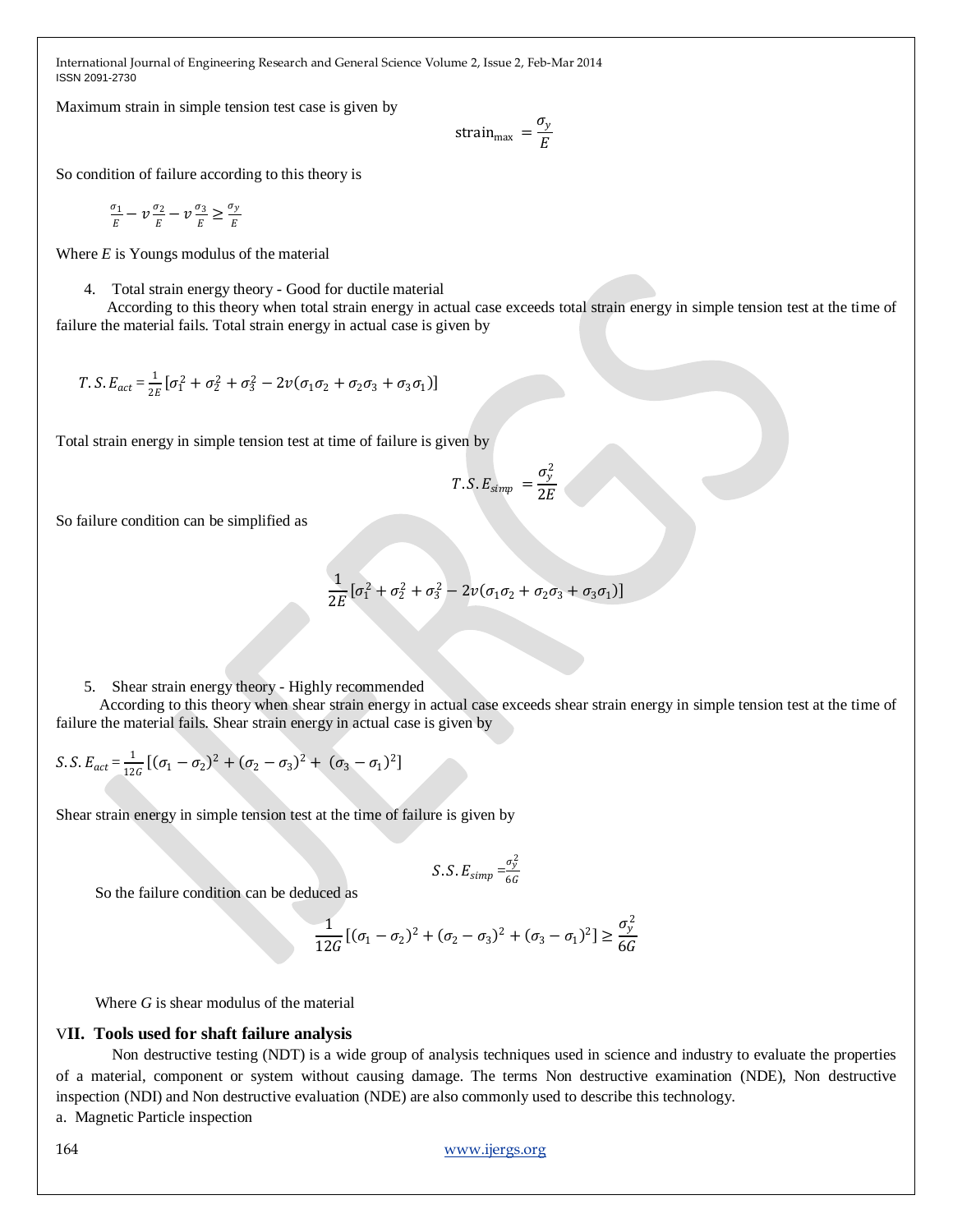Magnetic Particle Inspection (MPI)[13] is a [non-destructive testing](http://en.wikipedia.org/wiki/Non-destructive_testing) (NDT) process for detecting surface and slightly subsurface discontinuities in [ferromagnetic materials](http://en.wikipedia.org/wiki/Ferromagnetism) such as [iron,](http://en.wikipedia.org/wiki/Iron) [nickel,](http://en.wikipedia.org/wiki/Nickel) [cobalt,](http://en.wikipedia.org/wiki/Cobalt) and some of their [alloys](http://en.wikipedia.org/wiki/Alloys) and must be performed to worldwide standards such as EN473 and ISO9712 by qualified personnel. The process puts a magnetic field into the part. The piece can be magnetized by direct or indirect magnetization. Direct magnetization occurs when the electric current is passed through the test object and a magnetic field is formed in the material. Indirect magnetization occurs when no electric current is passed through the test object, but a magnetic field is applied from an outside source. The magnetic lines of force are perpendicular to the direction of the electric current which may be either [alternating current](http://en.wikipedia.org/wiki/Alternating_current) (AC) or some form of [direct current](http://en.wikipedia.org/wiki/Direct_current) (DC) (rectified AC).

 A close-up of the surface of a (different) [pipeline](http://en.wikipedia.org/wiki/Pipeline_transport) showing indications of [stress corrosion cracking](http://en.wikipedia.org/wiki/Stress_corrosion_cracking) (two clusters of small black lines) revealed by magnetic particle inspection. Cracks which would normally have been invisible are detectable due to the magnetic particles clustering at the crack openings. The scale at the bottom is numbered in centimetres [13].



Fig.6 Magnetic Particle Inspection

 The presence of a surface or subsurface discontinuity in the material allows the [magnetic flux](http://en.wikipedia.org/wiki/Magnetic_flux) to leak, since air cannot support as much magnetic field per unit volume as metals [14]. Ferrous iron particles are then applied to the part. The particles may be dry or in a wet suspension. If an area of flux leakage is present, the particles will be attracted to this area. The particles will build up at the area of leakage and form what is known as an indication.

#### b. Residual Stress Failures

 These stresses are independent of external loading on the shaft. Many manufacturing or repair operations can affect the amount of residual stress, including [3].

- drawing
- bending
- straightening
- machining
- grinding
- surface rolling
- shot blasting or peening
- polishing.

 All of these operations can produce residual stresses by plastic deformation. In addition to the above mechanical processes, thermal processes that introduce residual stress include:

- hot rolling
- welding
- torch cutting
- heat treating

 All residual stress may not be detrimental, if the stress is parallel to the load stress and in an opposite direction, it may be beneficial. Proper heat treatment can reduce these stresses if they are of excessive levels.

a. Radiography

 Radiography is [13] a non-destructive testing method which utilizes radiation to penetrate the material under test. The radiation sources have extremely short wavelengths, of about  $1/10000<sup>th</sup>$  that of visible light. Two types of radiation source are commonly used for industrial radiography, x-rays and gamma rays from radioactive isotopes.



Fig.7 Radiography testing machine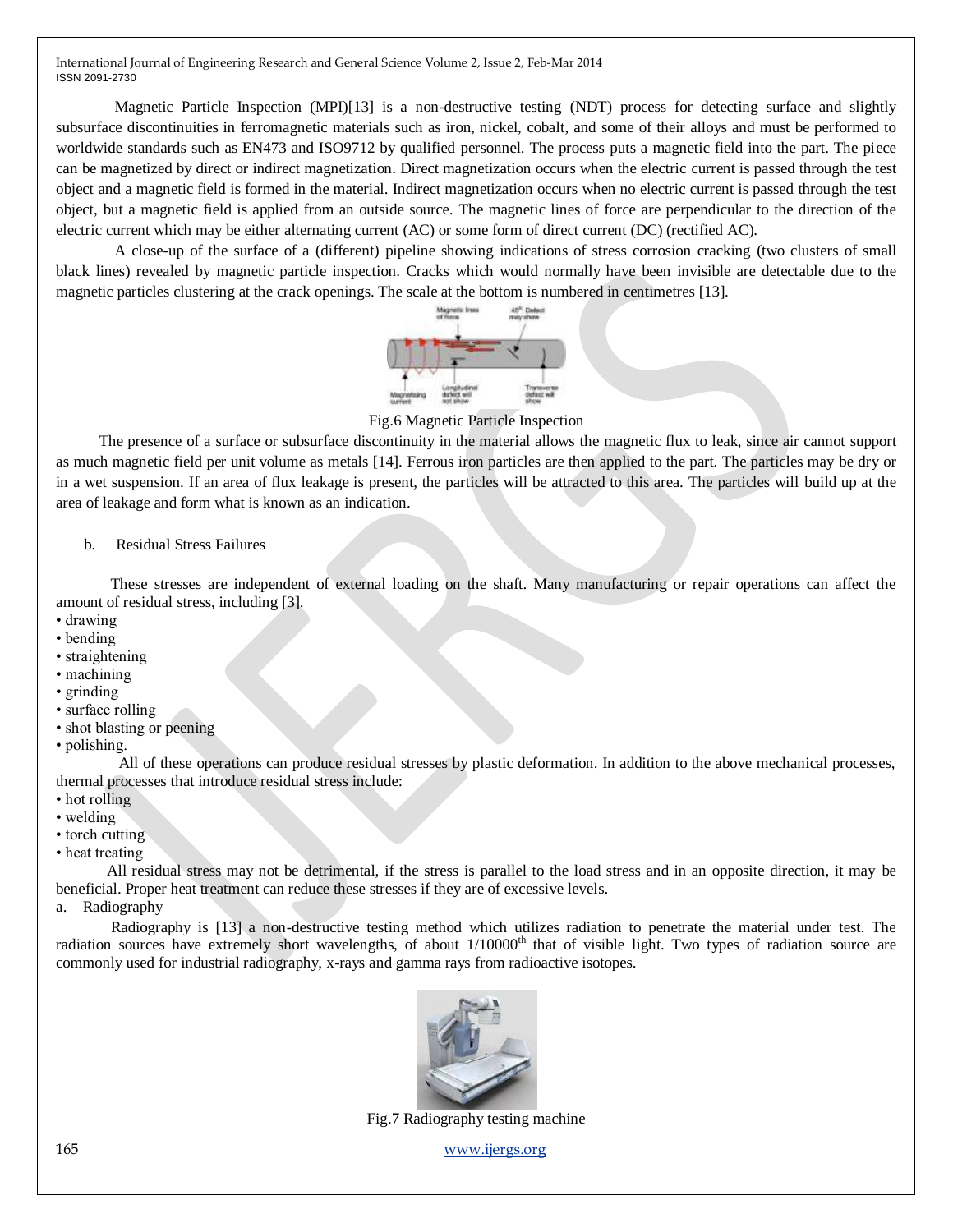Image capture [14] is another important aspect of radiography. The most common method in use is to capture images on film. Radiography is carried out based on the geometrical shape of the material and the information required. The configuration of the sample with respect to the placement of the film radiation source has considerable influence on the information that can be obtained.

Radiographers use a Radiographic Image Quality Indicator (IQI) or penetrameter as a quality assurance tool.

b. Liquid Penetrant Testing

 Liquid Penetrant Testing (PT) is based on capillary action and is a very effective test method that exposes surface-opening discontinuities for visual inspection. Either fluorescent or visible dyes are used.

Fig.8 Liquid Penetrant Testing

 The surface is first prepared to remove anything that could obscure surface openings or otherwise interfere with the examination and then it is dried. The penetrant is applied by a suitable means and after the specified penetration time has elapsed any remaining penetrant on the material surface is removed. The developer is applied immediately. Final interpretation needs to be made within 7 to 60min after the dwell time of developer.

c. Electromagnetic Inspection

 Electromagnetic Testing (ET), [13]as a form of [non-destructive testing](http://en.wikipedia.org/wiki/Nondestructive_testing) is the process of inducing [electric currents](http://en.wikipedia.org/wiki/Electric_current) or [magnetic](http://en.wikipedia.org/wiki/Magnetic_field)  [fields](http://en.wikipedia.org/wiki/Magnetic_field) or both inside a test object and observing the [electromagnetic](http://en.wikipedia.org/wiki/Electromagnetism) response. If the test is set up properly a defect inside the test object creates a measurable response.



Fig.9 Electromagnetic Inspection Testing

 The term "Electromagnetic Testing" is often intended to mean simply [Eddy-Current Testing](http://en.wikipedia.org/wiki/Eddy-Current_Testing) (ECT). However with an expanding number of electromagnetic and magnetic test methods, "Electromagnetic Testing" is more often used to mean the whole class of electromagnetic test methods, of which Eddy-Current Testing is just one [14].

Ultrasonic InspectionIn ultrasonic testing (UT) [13] very short [ultrasonic](http://en.wikipedia.org/wiki/Ultrasound) pulse-waves with centre frequencies ranging from 0.1- 15 MHz and occasionally up to 50 MHz are transmitted into materials to detect internal flaws or to characterize materials. A common example is [ultrasonic thickness measurement](http://en.wikipedia.org/wiki/Ultrasonic_thickness_measurement) which tests the thickness of the test object for example to monitor pipe work [corrosion.](http://en.wikipedia.org/wiki/Corrosion)



Fig.10 Ultrasonic Inspection

Ultrasonic testing [14] is often performed on steel and other [metals](http://en.wikipedia.org/wiki/Metals) and alloys, though it can also be used on [concrete,](http://en.wikipedia.org/wiki/Concrete) wood and composites albeit with less resolution. It is a form of [non-destructive testing](http://en.wikipedia.org/wiki/Non-destructive_testing) used in many industries includin[g aerospace,](http://en.wikipedia.org/wiki/Aerospace) [automotive](http://en.wikipedia.org/wiki/Automotive) and other [transportation](http://en.wikipedia.org/wiki/Transportation) sect.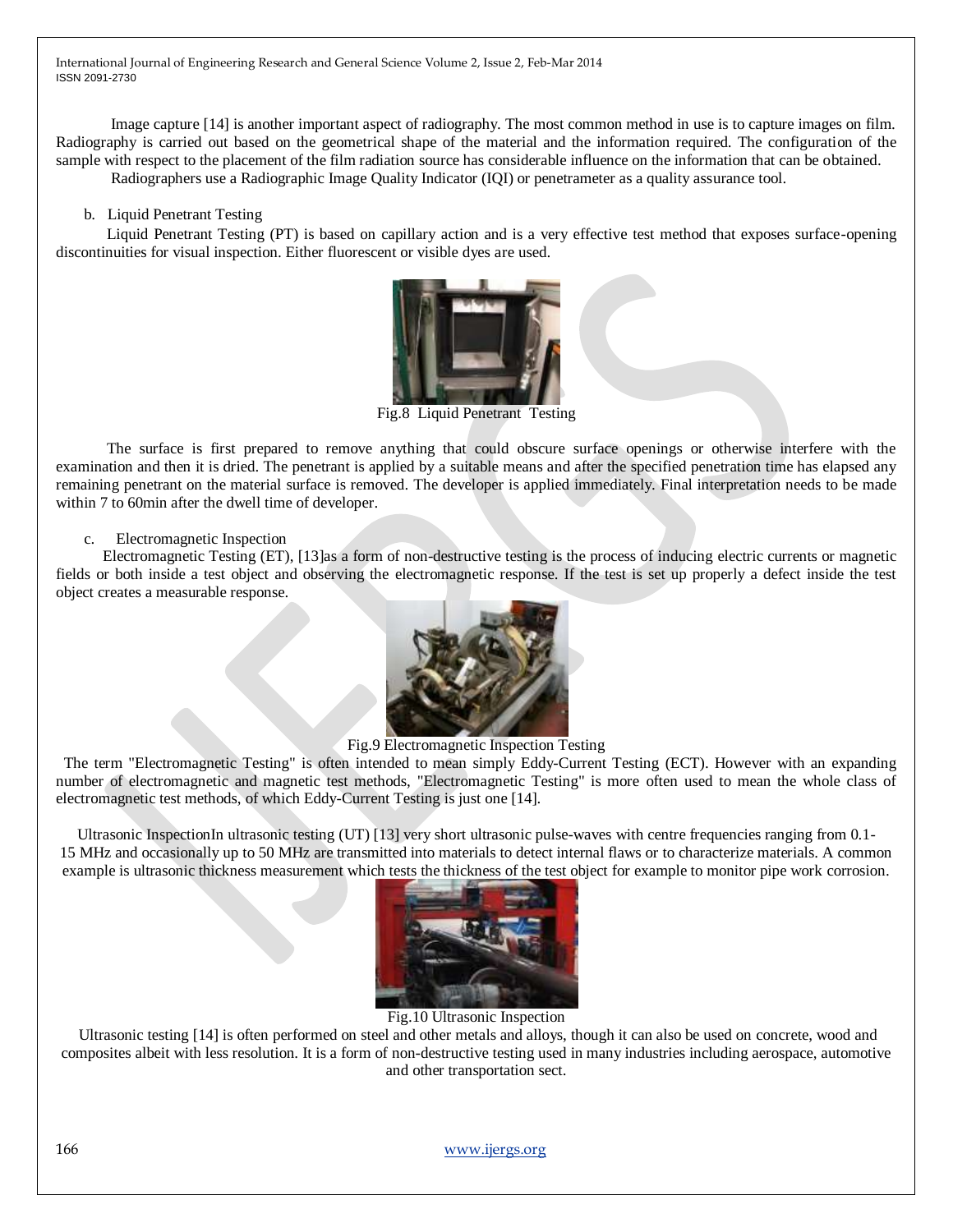#### B. ROLE OF METALLOGRAPHIC EXAMINATION

#### 1. THE OPTICAL MICROSCOPE

 THE OPTICAL MICROSCOPE USE FOR PHASE IDENTIFICATION. THE OPTICAL MICROSCOPE, OFTEN REFERRED TO AS THE "LIGHT MICROSCOPE", IS A TYPE OF MICROSCOPE WHICH USES VISIBLE LIGHT AND A SYSTEM OF LENSES TO MAGNIFY IMAGES OF SMALL SAMPLES (10X, 40X. . . 2000X) MAGNIFIES THE BEAM.



FIG.11 OPTICAL MICROSCOPE

 THE OPTICAL MICROSCOPE IS MOST COMMONLY USED FOR THE ANALYSIS SPECIMEN TO BE OBSERVED, THE SAMPLE IS TO GROUND FIRST BY USING DIFFERENT GRAIN SIZES SAND PAPER. THEN POLISHED LIKE MIRROR IMAGE AND THEN ETCHED WITH A SOLUTION FOR A CERTAIN LENGTH. CAREFUL TECHNIQUE IS CRITICAL IN SAMPLE PREPARATION IS REQUIRED, OTHERWISE OPTICAL MICROSCOPE IS USELESS. OPTICAL MICROSCOPY HAS SEVERAL TRANS-ILLUMINATING TECHNIQUE OF OPERATION: 1. Bright field illumination, sample contrast comes from absorbance of light in the sample.

2. Transmission mode is commonly used for transparent specimens mounted on glass slides. This mode is commonly used for biological specimens.

3. Dark field illumination, sample contrast comes from light scattered by the sample. This method is used for surface contaminant identification.

4. Cross-polarized light illumination, sample contrast

Cross-polarized light illumination, sample contrast comes from rotation of polarized light through the sample

2) Scanning Electron Microscopy (SEM)

 The SEM has important role in failure analysis in all the laboratories. The SEM is used for image as well as probe. It uses the high energy electron focused beam to generate signal at solid surface.

SEM equipped with Electron Source (Gun), Electron Lenses, Sample Stage, display unit, Detector. SEM Detectors allow information to be gathered from conductor potential to elemental analysis of materials.



Fig.12 Scanning Electron Microscopy

Various probe methods have evolved associated with the SEM. The SEM is routinely used to generate high-resolution images of objects shapes (SEI) and to show chemical compositions variations. The SEM is a surface imaging tool and cannot image effectively through oxides compared to an optical microscope. SEM is a non destructive as it does not result in loss of sample & can be performed repeatedly.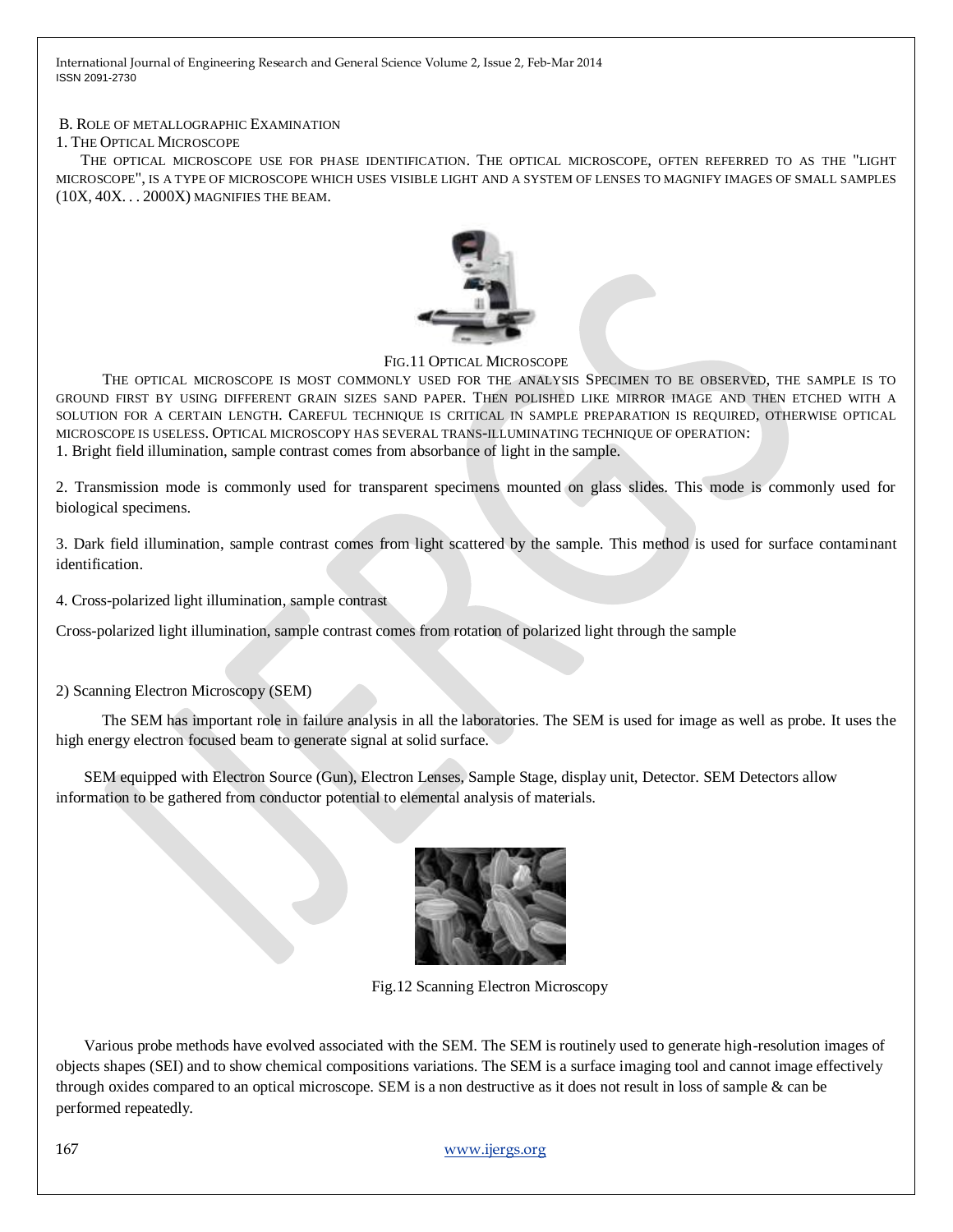Osman asi [7] SEM examination revealed some inclusion in the surface close to the crack initiation

3) Heat-affected zone (HAZ*)* 

The portion of a metal work-piece that has been so altered by heat is termed the —heat-affected zone or HAZ. All thermal cutting & welding processes create an HAZ in the metal. The changes induced by heat can include:

1. Altering the microstructure of particular steels, leading to an increase in the hardness of the cut edge relative to the un-cut metal.

2. Altering the microstructure of particular steels, leading to a decrease in the strength.

3. The formation of nitrides on the cut edge, which can affect the weld ability of the cut face.

4. Darkening or discoloration of the surface of the metal next to the cut face ("heat-tint").

Osman asi [7] discussed typical micro-fracture appearance fracture surface of the failed axle shaft exhibits heat-affected region (HAZ)leads to crack initiation

Chen lie[22] discuss Laser cladding is especially fit for repairing the wearing high-accuracy components due to the potty heat affected zone.

## 4) Energy Dispersive X-Ray Spectroscopy (EDX)

Energy Dispersive X-ray analysis (EDX) is also referred as EDS or EDX analysis. EDX is an analytical technique used for the elemental analysis or chemical characterization of a specimen. The EDX system works as an integrated feature of the SEM and cannot operate on its own. During EDX Analysis, the object is bombarded by electron beam inside the SEM. Those electrons collide with the specimen's own electrons, knocking some of them off in the process. When the electron is displaced, it gives up some of its energy by emitting an X-ray. Every element releases X-rays with unique amounts of energy during the transfer process. Thus, by measuring the amounts of energy present in the X-rays being released by a specimen during electron beam bombardment, the atom identity can be known. A detector used to convert X-ray energy into voltage signals; this signal is sent to a pulse processor, which measures the signals and passes them onto an analyzer for data display and analysis. The detector used is Si(Li) detector. Also new system equipped with silicon drift detectors (SDD) with Peltier cooling systems are gaining more popularity.



Fig.13 Energy Dispersive X-Ray Spectroscopy

Osman Asi [7] carried out EDX analysis indicated the main elements of these inclusions are O, Ca, Si, Al and Mg which are not contained in the original material (except Si). Such components are often seen in improper welded location of steels. These also act as crack initiation

## C. MECHANICAL TESTING

#### a. Hardness testing

 Different Methods of Hardness Testing: There are four typical methods for testing the hardness of metals. These are the sclerometer method introduced by Turner in 1896, the scleroscope method recently invented by Shore, the indentation test adopted by Brinell about 1900 and the drill test introduced by Keep a few years earlier. The principles underlying each of the four methods are briefly described in the following [15] [19].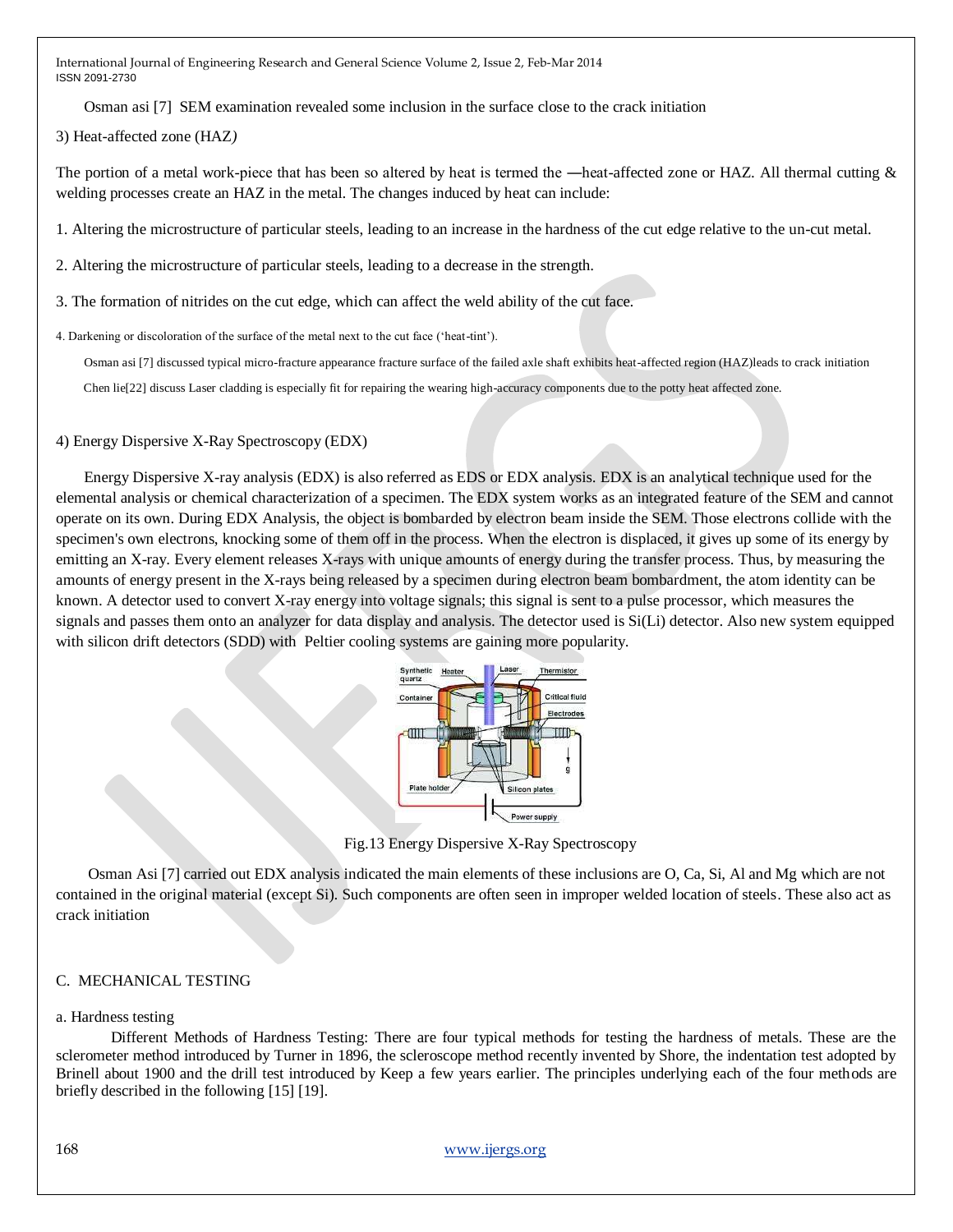

Fig.14 Hardness Testing Machine

1. Turner's Sclerometer: In this form of test a weighted diamond point is drawn, once forward and once backward, over the smooth surface of the material to be tested. The hardness number is the weight in grams required to produce a standard scratch. The scratch selected is one which is just visible to the naked eye as a dark line on a bright reflecting surface. It is also the scratch which can just be felt with the edge of a quill when the latter is drawn over the smooth surface at right angles to a series of such scratches produced by regularly increasing weights.

2. Shore's Scleroscope: In this instrument, a small cylinder of steel, with a hardened point, is allowed to fall upon the smooth surface of the metal to be tested and the height of the rebound of the hammer is taken as the measure of hardness. The hammer weighs about 40 grains, the height of the rebound of hardened steel is in the neighbourhood of 100 on the scale, or about 6-1/4 inches, while the total fall is about 10 inches or 254 millimetres.

3. Brinell's Test: In this method, a hardened steel ball is pressed into the smooth surface of the metal so as to make an indentation of a size such as can be conveniently measured under the microscope. The spherical area of the indentation being calculated and the pressure being known, the stress per unit of area when the ball comes to rest is calculated and the hardness number obtained. Within certain limits, the value obtained is independent of the size of the ball and of the amount of pressure.



Fig.15 brinell"s test

4. Keep's Test: In this form of apparatus a standard steel drill is caused to make a definite number of revolutions while it is pressed with standard force against the specimen to be tested. The hardness is automatically recorded on a diagram on which a dead soft material gives a horizontal line, while a material as hard as the drill itself gives a vertical line, intermediate hardness being represented by the corresponding angle between 0 and 90 degrees.

 Hardness is a measure of how resistant [solid](http://en.wikipedia.org/wiki/Solid) [matter](http://en.wikipedia.org/wiki/Matter) is to various kinds of permanent shape change when a [force](http://en.wikipedia.org/wiki/Force) is applied. Macroscopic hardness is generally characterized by strong [intermolecular bonds,](http://en.wikipedia.org/wiki/Intermolecular_bond) but the behaviour of solid materials under force is complex. Therefore, there are different measurements of hardness: scratch hardness, indentation hardness, and rebound hardness.[26]

#### b. Fatigue test

 A method for determining the behaviour of materials [18] under fluctuating loads. A specified mean load (which may be zero) and an alternating load are applied to a specimen and the number of cycles required to produce failure (fatigue life) is recorded. Generally, the test is repeated with identical specimens and various fluctuating loads. Loads may be applied axially, in torsion or in flexure. Depending on amplitude of the mean and cyclic load, net stress in the specimen may be in one direction through the loading cycle or may reverse direction. Data from fatigue testing often are presented in an S-N diagram which is a plot of the number of cycles required to cause failure in a specimen against the amplitude of the cyclical stress developed. The cyclical stress represented may be stress amplitude, maximum stress or minimum stress. Each curve in the diagram represents a constant mean stress. Most fatigue tests are conducted in flexure, rotating beam, or vibratory type machines. Fatigue testing is generally discussed in [18]"Manual on Fatigue Testing," ASTM STP 91A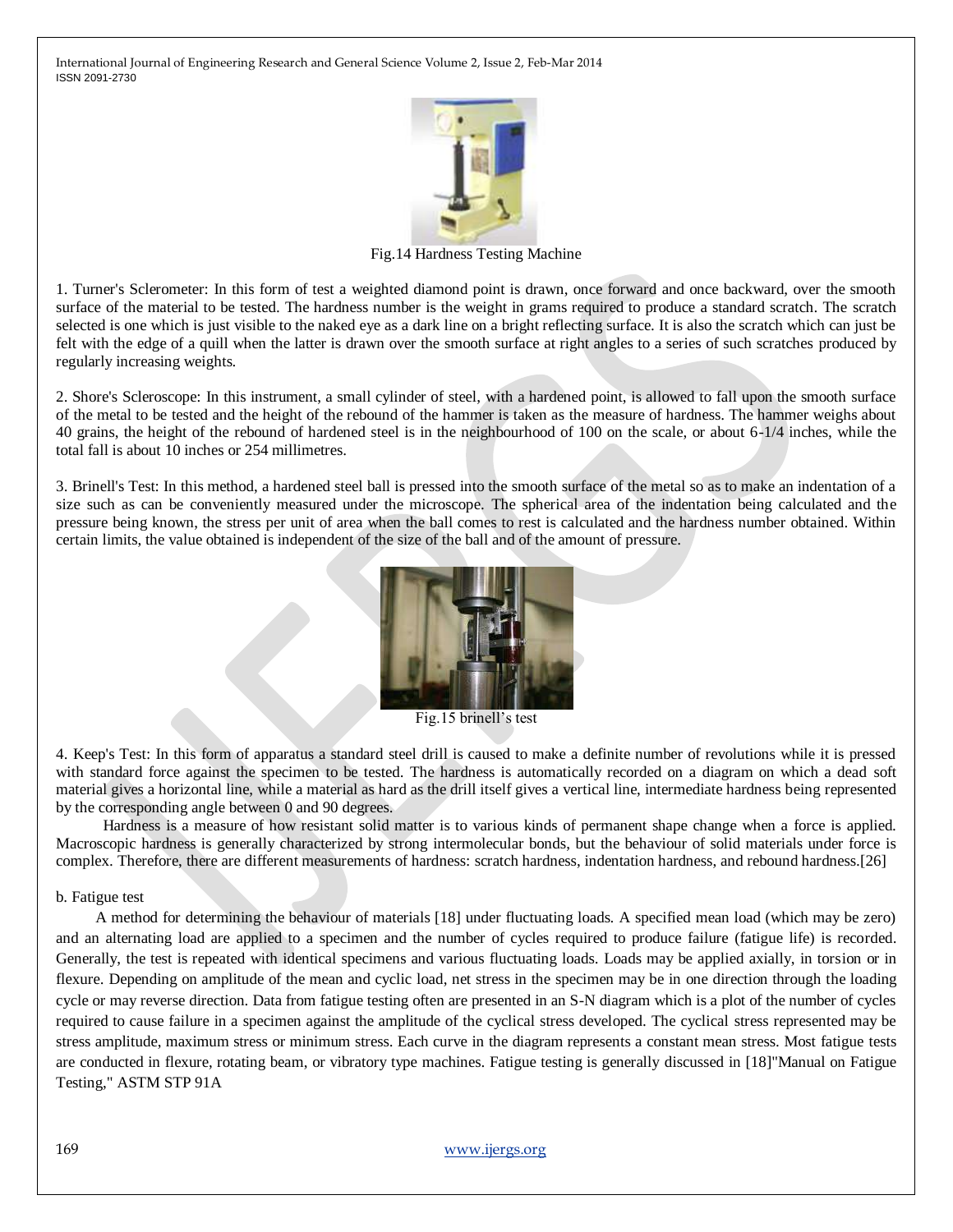

Fig.16 Fatigue Testing

#### c. Tensile Testing

 Tensile testing [16]-[17] also known as tension testing, is fundamental [materials science](http://en.wikipedia.org/wiki/Materials_science) test in which a sample is subjected to a controlled [tension](http://en.wikipedia.org/wiki/Tension_%28physics%29) until failure. The results from the test are commonly used to select a material for an application, fo[r quality control](http://en.wikipedia.org/wiki/Quality_control) and to predict how a material will react under other types of [forces.](http://en.wikipedia.org/wiki/Force) Properties that are directly measured via a tensile test are [ultimate](http://en.wikipedia.org/wiki/Ultimate_tensile_strength)  [tensile strength,](http://en.wikipedia.org/wiki/Ultimate_tensile_strength) maximum [elongation](http://en.wikipedia.org/wiki/Elongation_%28materials_science%29) and reduction in area. From these measurements the following properties can also be determined.

 [Young's modulus,](http://en.wikipedia.org/wiki/Young%27s_modulus) [Poisson's ratio,](http://en.wikipedia.org/wiki/Poisson%27s_ratio) [yield strength,](http://en.wikipedia.org/wiki/Yield_strength) and [strain-hardening](http://en.wikipedia.org/wiki/Strain-hardening) characteristics. Uniaxial tensile testing is the most commonly used for obtaining the mechanical characteristics of [isotropic](http://en.wikipedia.org/wiki/Isotropy) materials. For [anisotropic](http://en.wikipedia.org/wiki/Anisotropy) materials, such as [composite](http://en.wikipedia.org/wiki/Composite_material)  [materials](http://en.wikipedia.org/wiki/Composite_material) and [textiles,](http://en.wikipedia.org/wiki/Textiles) [biaxial tensile testing](http://en.wikipedia.org/wiki/Plane_biaxial_tensile_test) is required. The most common testing machine used in tensile testing is the [universal](http://en.wikipedia.org/wiki/Universal_testing_machine)  [testing machine.](http://en.wikipedia.org/wiki/Universal_testing_machine) This type of machine has two crossheads; one is adjusted for the length of the specimen and the other is driven to apply tension to the test specimen. There are two types: [hydraulic](http://en.wikipedia.org/wiki/Hydraulic_machinery) powered and [electromagnetically](http://en.wikipedia.org/wiki/Electromagnet) powered machines. The machine must have the proper capabilities for the test specimen being tested. There are three main parameters: force capacity, speed and [precision and accuracy.](http://en.wikipedia.org/wiki/Precision_and_accuracy) Force capacity refers to the fact that the machine must be able to generate enough force to fracture the specimen. The machine must be able to apply the force quickly or slowly enough to properly mimic the actual application. Finally, the machine must be able to accurately and precisely measure the gauge length and forces applied for instance, a large machine that is designed to measure long elongations may not work with a brittle material that experiences short elongations prior to fracturing.

#### d. Impact Testing

 Two standard tests, the Charpy and Izod, measure the impact energy (the energy required to fracture a test piece under an impact load) also called the notch toughness.

The Charpy test is the test to determine the resistance of a material against shocks.

 The test temperature is very important because the resistance does decrease with decreasing temperature. Impact testing fits into two main categories: (a) low velocity impact, and (b) high velocity impact [20]. These two main categories lead to three main types of impact testing. Charpy impact testing and drop weight impact testing fall into the category of low velocity impact testing (here it should be noted that an impact test machine can be used for high velocity impact also[21]. Ballistics impact testing falls into the category of high velocity impact testing. Technology has increased to the point that there are now sophisticated measuring devices for instrumented impact testing.



Fig.17. Impact testing[3]

## **VIII. Conclusion**

 The various failure of shaft is discussed in this paper. Some of the failure of shaft is basically due to negligence in repairing and maintenance, special care is to be taken for stress relieving in welding repairing works. So in order to overcome this problem, failure analysis of shaft in gear box for overhead crane is to be done by following steps.

- 1. Modeling of shaft with the existing dimension.
- 2. Finding out the various load and stresses on the shaft.
- 3. Failure analysis of Existing shaft to find out reasons of failure.
- 4. Based on analysis composition of the shaft can be change.
- 5. Redesign of the shaft.